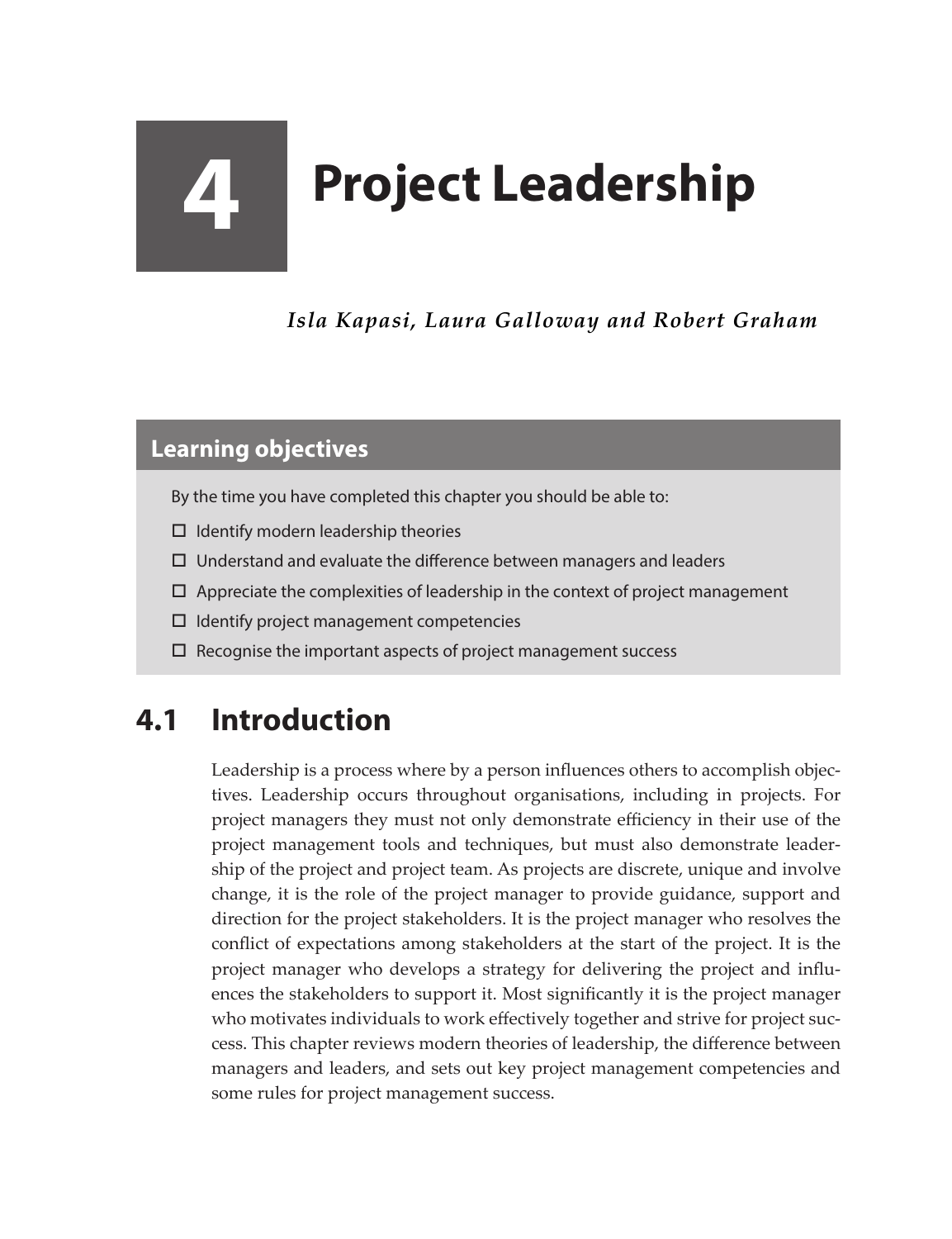## **4.2 Leadership: Modern background theories**

Leadership is about having people engage in and pursue activities to achieve some end or goal. Contemporary leadership theory points to leadership being based on flexibility to situation, context, followers and tasks. As per Situational Leadership (Hersey and Blanchard, 1977), the style of leadership should match to situation, and specifically to followers (how motivated and how skilled they are). Prior to that, Contingency Theory (Fiedler, 1967) posited that leadership style should be contingent on the wider context, and from a broad perspective, leadership can be defined as either task- or person-oriented. Situations are composed of Relations (between leaders and followers), Task, and Power (the extent to which reward and punishment can apply). From these bases, modern theories of leadership emerge, namely the continuum between the poles of Transactional and Transformational Leadership (Bass, 1985).

Transactional leadership is leading by reward and punishment; by offering incentives for effort, additional rewards for good work, and punishment, or at least the withdrawal of rewards, for lack of effort or output (Tracey and Hinkin, 1998). On the other hand, transformational leadership is about motivating people by engaging them in activities or tasks to the point where they are personally invested. Transformational leadership requires personalised leadership that engages followers on an individual level, matching the aims of the organisation with the aspirations and interests of followers. This is the basis of lots of modern styles of leadership, such as authentic leadership and charismatic leadership.

It is said that all commercial organisations operate leadership strategies somewhere on the transactional to transformational continuum (Avolio, 1999), depending on situation, follower context and level of knowledge required in the industry or for the task. For example, for high-skilled knowledge workers seeking a career in a technology or other professional sector, engagement with work, creativity and autonomy are all-important; personal development and career progression are the principle aims. On the other hand, routine or non-technical tasks that require low level skills might attract an employee motivated in a very different way, perhaps where reasonable pay and conditions are the motivator and long-term aspirations do not feature much. Thus, the most efficient form of leadership will lie on the point of the transformational–transactional continuum most appropriate for the organisational goals and the engagement levels and requirements of followers. In commercial organisations, payment of staff is a fundamental transaction – people are unlikely to return to work if they're not being paid. Other transactions are going on as well though, and indeed, the development opportunities and personalised treatment associated with transformational leadership might also be understood as transactional. So the two